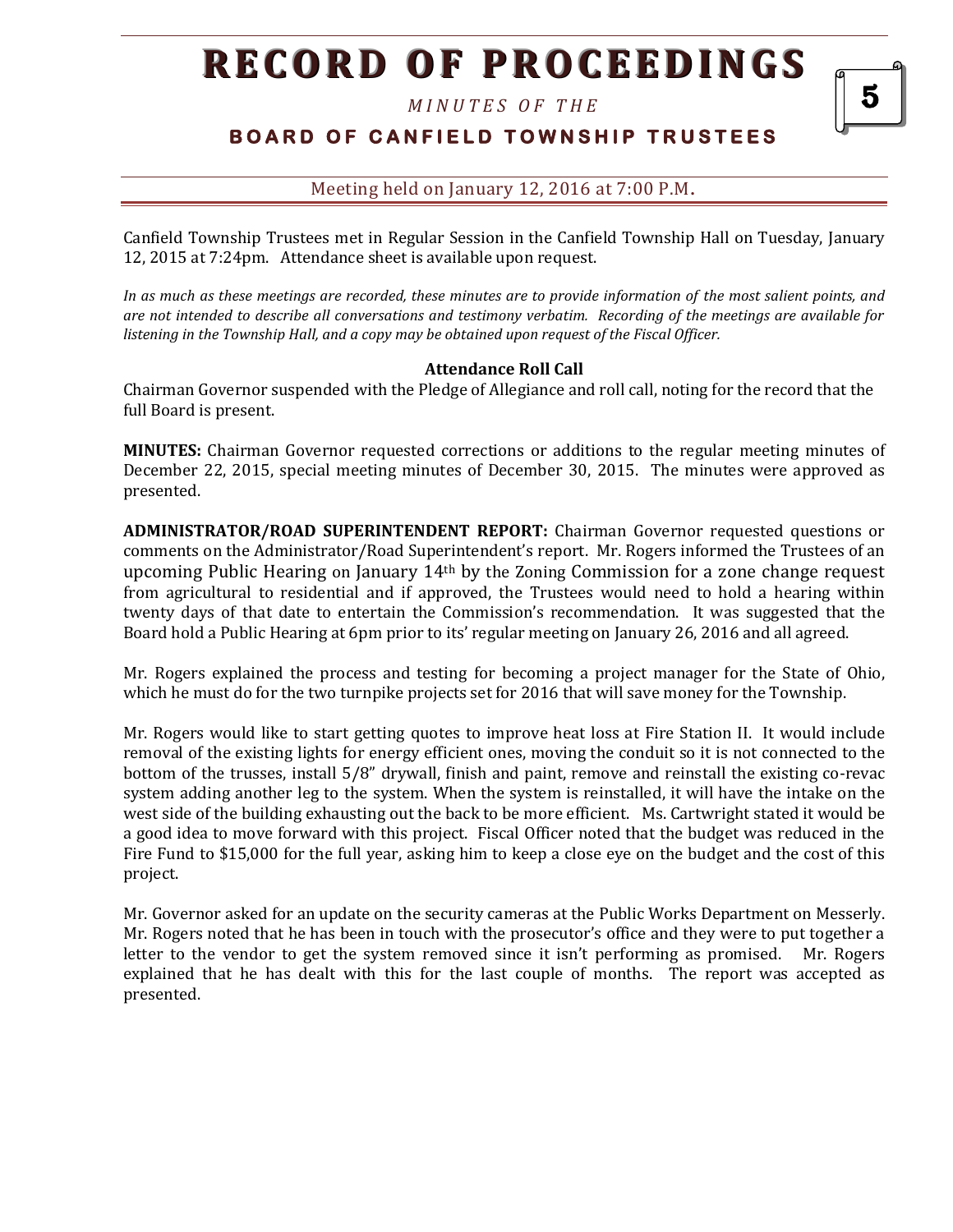*M I N U T E S O F T H E* 

6

## **B O A R D O F C A N F I E L D T O W N S H I P T R U S T E E S**

#### Meeting held on January 12, 2016 at 7:00 P.M**.**

**FISCAL OFFICER'S REPORT:** Chairman Governor called on the Fiscal Officer, Carmen I. Heasley, to present the financials. Fiscal Officer reviewed warrants, electronic payments and purchase orders for 2015 & 2016. Fiscal Officer reviewed one liquor license request. No one objected, so she will inform the county and the State. The report was accepted as presented.

#### **OLD BUSINESS RESOLUTION 2016-01-12-16 2015 Electronic Payment**

Mr. Governor moved to approve electronic payment 337-2015 as a general obligation of the Township in the amount of \$35.00. The Motion was seconded by Ms. Cartwright. Roll Call: Mr. Paloski, abstained; Mr. Governor, yes; Ms. Cartwright; yes. Motion carried 2 to 0.

# **RESOLUTION 2016-01-12-17**

## **2015 Purchase Order**

Mr. Governor moved to approve PO 38-2015 to encumber funds of the Township for a total of \$35.00. The Motion was seconded by Ms. Cartwright. Roll Call: Mr. Paloski, abstained; Mr. Governor, yes; Ms. Cartwright; yes. Motion carried 2 to 0.

#### **RESOLUTION 2016-01-12-18 School Resource Officer Agreement (SRO)**

Mr. Cartwright moved: WHEREAS, Canfield Township desires to enter into an Agreement with the City of Canfield for police protection services for a School Resource Officer to be assigned to the local school district that serves Canfield Township and the City of Canfield for the School Year 2015-2016 effective August 1, 2015 through July 1, 2016. The Township shall compensate the City of Canfield in the amount equal to seventy-five percent (75%) of one-half the costs to the City for the performance of its obligations pursuant to the SRO Agreement, which is \$30,310.62, as set forth in the attached agreement. The Motion was seconded by Mr. Governor. Discussion: Ms. Cartwright stated that this equates to approximately a 9.4% increase from the last contract of \$27,710.08. Additionally, it was noted that the Township does not pay for this officer during the summer months.The increase was due to salary and benefit increases. Mr. Governor noted that the City and the Township met with school officials in hopes to share cost of this resource officer three ways. Mr. Governor noted that the schools have invested in cameras and security systems in the schools and understands why they are unable to participate at this time. Ms. Cartwright noted the importance of this officer noting, that during discussions with the school officials; there was discussion for officers at each of the buildings. Roll Call: Mr. Paloski, yes; Mr. Governor, yes; Ms. Cartwright; yes. Motion carried 3 to 0.

#### **NEW BUSINESS RESOLUTION 2016-01-12-19 2016 Super Blanket Certificates and Purchase Orders**

Mr. Governor moved to approve super blanket certificates BC 01-2016 thru BC 36-2016 and purchase orders PO 01-2016 thru PO 06-2016 to encumber funds of the Township for a total of \$988,206.34. The Motion was seconded by Ms. Cartwright. Roll Call: Mr. Paloski, yes; Mr. Governor, yes; Ms. Cartwright; yes. Motion carried 3 to 0.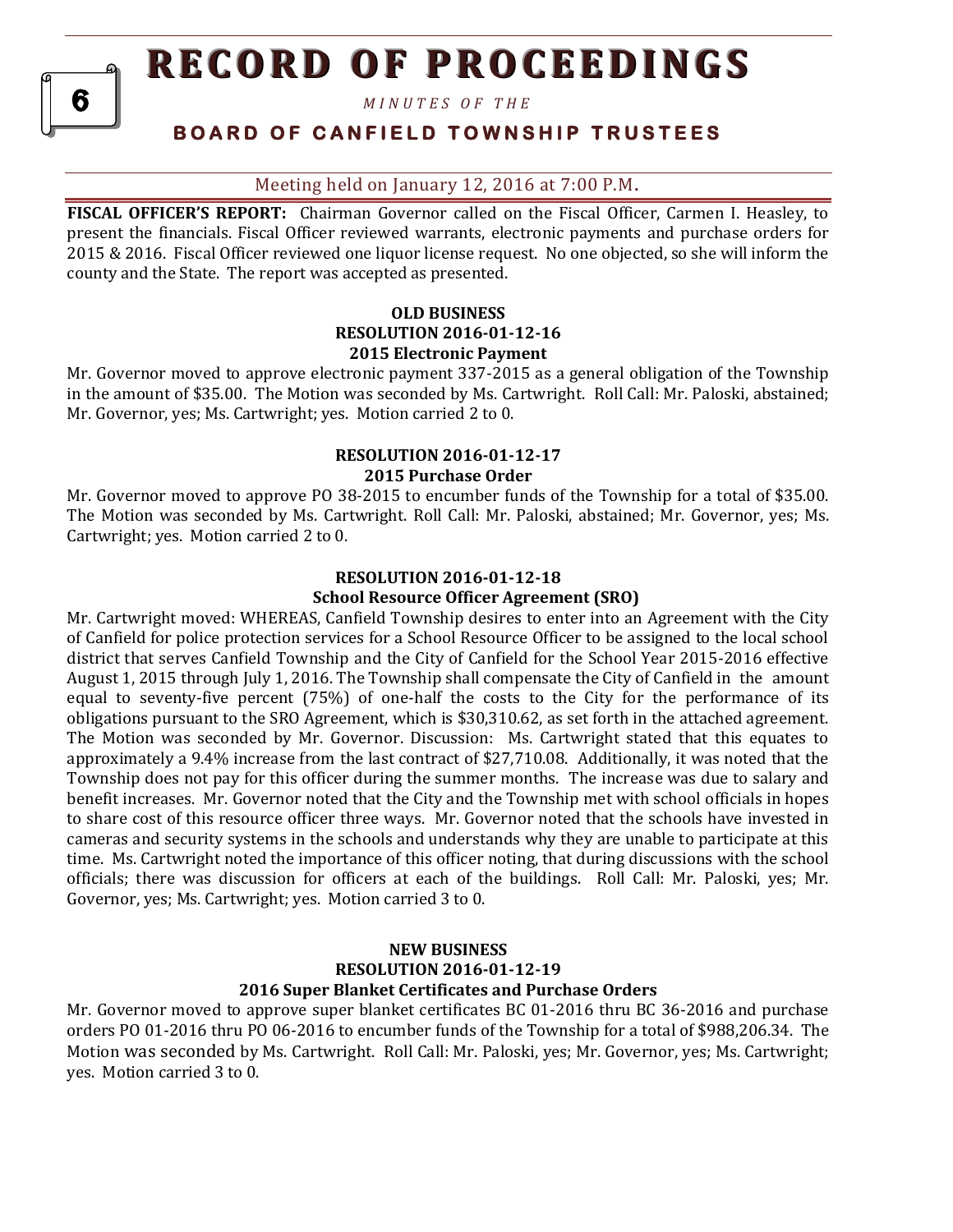*M I N U T E S O F T H E* 

| BOARD OF CANFIELD TOWNSHIP TRUSTEES |
|-------------------------------------|
|-------------------------------------|

7

Meeting held on January 12, 2016 at 7:00 P.M**.**

#### **RESOLUTION 2016-01-12-20 Warrants & Electronic Payments**

Mr. Governor moved to approve Warrants #10849 thru #10867, electronic payments 1-2016 thru 13- 2016 as general & payroll obligations of the Township in the amount of \$43,479.47. The Motion was seconded by Ms. Cartwright. Roll Call: Mr. Paloski, yes; Mr. Governor, yes; Ms. Cartwright; yes. Motion carried 3 to 0.

#### **RESOLUTION 2016-01-12-21 Cell Phones Declared as Outdated Equipment**

Ms. Cartwright moved to declare thirteen (13) Samsung M400 and three (3) Cosmos phones as salvage or outdated equipment with these phones being donated to charity or the Mahoning County Sheriff's Department's Senior Citizens cell phone program. The Motion was seconded by Mr. Governor. Discussion: Ms. Cartwright amended the Motion to declare only one Cosmos phone. The two other phones will be kept as backups, since that model is still being used. Roll Call: Mr. Paloski, yes; Mr. Governor, yes; Ms. Cartwright; yes. Motion carried 3 to 0.

#### **RESOLUTION 2016-01-12-22 Executive Session**

Mr. Governor moved in accordance with ORC 121.22 to enter into executive session at 7:52pm to discuss the compensation of public employees. The Motion was seconded by Ms. Cartwright. Roll Call: Mr. Paloski, yes; Mr. Governor, yes; Ms. Cartwright; yes. Motion carried 3 to 0.

The Board signed the SRO agreement between the Township and the City of Canfield before entering executive session.

The Board returned to open session at 8:09pm.

**Trustee Comments:** Mr. Governor mentioned Ohio Checkbooks, noting that Boardman & Austintown are on it. Fiscal Officer noted that both Townships have full time employees to help their Fiscal Officers with these duties. She wants to wait until after the conference to determine how much time this will take. She wants to discuss with UAN to see what they have come up with to shorten the time this will take. This is a bad time of year for her to try to add this to her list of things to get done.

Mr. Governor noted that during the budgeting process, we discussed things to be done to the hall and the Board should give guidance to Mr. Rogers as to what we want done. As a Board, we should instruct Mr. Rogers as to what he needs to get done. Ms. Cartwright commented that she had discussed the office layout with the new administrative assistant to the Trustees and indicated she would need a month or so to see what will work best for her. Starting in the basement was discussed. Ms. Cartwright was making suggestions; therefore she was put in charge of remodeling the hall.

Ms. Cartwright stated she had conversation with Canfield City officials regarding the local community events and its participation level, but they indicated it would be March before they made a decision therefore the Township should wait before making any commitments. The full Board agreed to wait.